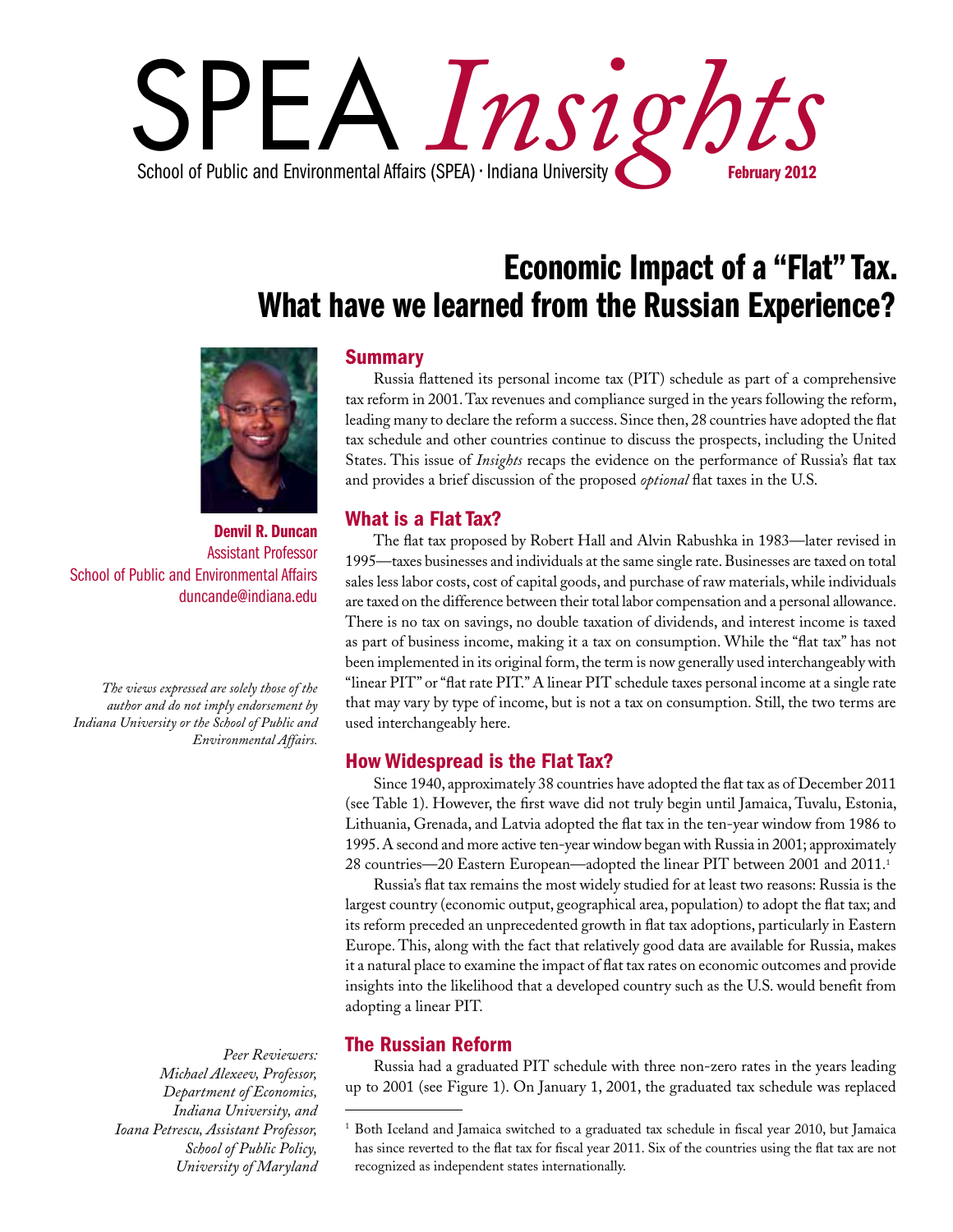|    | Jurisdiction      | Year<br><i>Implemented</i> |    | Jurisdiction           | Year<br>Implemented |
|----|-------------------|----------------------------|----|------------------------|---------------------|
| 1  | Jersey*           | 1940                       | 21 | Macedonia              | 2007                |
| 2  | Hong Kong *       | 1947                       | 22 | Mongolia               | 2007                |
| 3  | Guernsey*         | 1960                       | 23 | $lceland++$            | 2007                |
| 4  | Jamaica+          | 1986                       | 24 | Montenegro             | 2007                |
| 5  | Tuvalu            | 1992                       | 25 | Kazakhstan             | 2007                |
| 6  | Estonia           | 1994                       | 26 | Pridnestrovie**        | 2007                |
| 7  | Lithuania         | 1994                       | 27 | <b>Mauritius</b>       | 2007                |
| 8  | Grenada           | 1994                       | 28 | <b>Bulgaria</b>        | 2008                |
| 9  | Latvia            | 1995                       | 29 | Czech Republic         | 2008                |
| 10 | Russia            | 2001                       | 30 | <b>Timor Leste</b>     | 2008                |
| 11 | Serbia            | 2003                       | 31 | Bosnia and Herzegovina | 2009                |
| 12 | Iraq              | 2004                       | 32 | <b>Belarus</b>         | 2009                |
| 13 | Slovakia          | 2004                       | 33 | <b>Belize</b>          | 2009                |
| 14 | Ukraine           | 2004                       | 34 | Nagorno Karabakh**     | ?                   |
| 15 | Georgia           | 2005                       | 35 | Seychelles             | 2010                |
| 16 | Romania           | 2005                       | 36 | Paraguay               | 2010                |
| 17 | Turkmenistan      | 2005                       | 37 | Hungary                | 2011                |
| 18 | Trinidad & Tobago | 2006                       | 38 | Abkhazia <sup>**</sup> | ?                   |
| 19 | Kyrgyzstan        | 2006                       |    |                        |                     |
| 20 | Albania           | 2007                       |    |                        |                     |

| Table 1. Linear Personal Income Tax Jurisdictions: December 31, 2011 |  |  |  |  |  |  |
|----------------------------------------------------------------------|--|--|--|--|--|--|
|----------------------------------------------------------------------|--|--|--|--|--|--|

limited independence

\*\*Independent, but disputed region

+ adopted a graduated tax for the year 2010, but resumed linear PIT in 2011 ++abandoned the flat tax in 2010

*Source:* Adapted from [http://flattaxes.blogspot.com/2010/09/flat-tax](http://flattaxes.blogspot.com/2010/09/flat-tax-countries-and-jurisdictions.html)[countries-and-jurisdictions.html](http://flattaxes.blogspot.com/2010/09/flat-tax-countries-and-jurisdictions.html)

with a single tax rate, one standard deduction, and individual specific deductions for educational, medical, and housing expenses. The new tax rate, 13 percent, was one percentage point higher than the lowest rate in the pre-reform schedule and the standard deduction was only marginally higher than the previous deduction. The employees' share of the payroll tax was eliminated and the employers' share was changed from a single flat rate to a schedule with multiple rates. Additionally, certain types of non-labor income such as dividends, interest income, lottery prizes, and insurance payments were taxed at different rates in the post reform tax schedule. There were also changes aimed at increasing enforcement at the local and national level, such as the use of tax identification numbers starting in 1999.

A number of other taxes were also affected by the reform: reduction in the number of exemptions in the value added tax (VAT), reduction in the road user tax, elimination of the social infrastructure maintenance tax, and authorization of an optional five percent profit tax for local governments.

### The Russian Experience Revenue impact of the reform

Real PIT revenues grew by 26 percent in 2001, 21 percent in 2002, and 12 percent in 2003. This was a dramatic improvement over the previous three years, which saw two years of decline followed by one year of growth. A similar pattern was observed for PIT revenue as a share of gross domestic product (GDP), indicating PIT revenues grew faster than GDP. The significant and immediate impact on tax revenues led many to view the reform a success and is believed to have been the catalyst for the subsequent spread of the flat tax, especially in Eastern Europe.

Although the evidence suggests a role for various aspects of the reform, the focus here is on the impact of the PIT rate changes. Lower tax rates have two effects on tax revenues. First, lower rates imply lower revenues, *all else equal*, since each taxpayer pays a smaller share of his income in taxes. However, lower rates provide an incentive for taxpayers to change their behavior in ways that increase their taxable income, implying higher revenues. The net effect of tax rates on revenues depends on which effect is larger.

While it is clear that improved enforcement and other economic factors contributed to the growth in revenue, there is also strong empirical evidence that behavioral responses to the lower tax rates played a significant role. Tax rate changes affected two broad



**Figure 1. Marginal Personal Income Tax Rate Before and After Reform.** Taxable income is annual and in rubles. The 2000 marginal PIT rates include 1 percent individual contribution to the pension fund. Standard deductions were 3,168 rubles in 2000, but they increased to 4,800 rubles in 2001. *Source*: Duncan and Sabirianova-Peter (2010).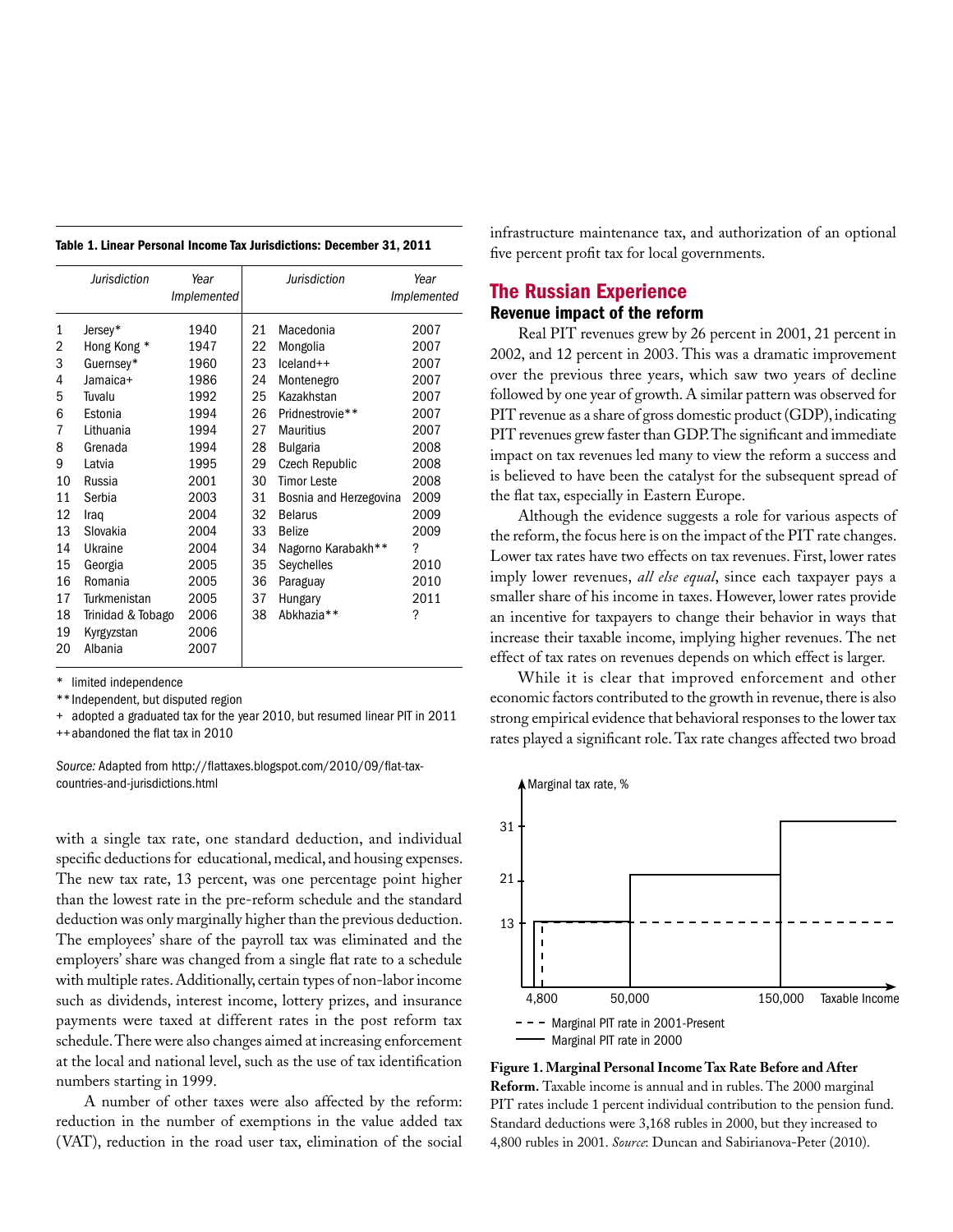categories of behavior: real, such as changes in hours worked at a given job or number of jobs, and income shifting, such as evasion and avoidance. There is clear evidence that reform had no effect on hours worked among women and a very small positive effect on hours worked among men. That is, these labor supply (real) responses cannot explain the increase in PIT revenue. Given that tax rates fell, the real response implies a decline in revenue.

Revenue could have also increased through compliance (income shifting), i.e., lower evasion. Although compliance increased for all groups, there was a greater increase among taxpayers who experienced the largest declines in tax rates. The magnitude of tax-induced change in compliance was large enough to offset the revenue loss that resulted from lower tax rates on the affected individuals. Therefore, revenue increases that followed tax reform can partly be attributed to lower tax rates. Given that income shifting responses are generally larger than real responses, this finding implies that countries with large non-compliance are more likely to experience revenue increases from lower tax rates, *all else equal*.

Although tax rate induced changes in compliance had a noticeable positive effect on revenues, a large share of the revenue increase cannot be explained by the lower tax rate. It is therefore important that future adopters place equal, if not greater, emphasis on enforcement and other administrative changes as well as economic climate.

#### Distributional consequence of the reform

Because average tax rates increase less steeply with income under a flat tax than under a conventional graduated tax schedule, flat taxes generally lead to a reduction in progressivity, which implies an increase in net income inequality. As a result, flat taxes are mainly critiqued for their impact on equity and inequality.

The impact of Russia's flat tax on income inequality is difficult to isolate, especially given the fact that Russia experienced a steady decline in income inequality from 2000 to 2005. Nonetheless, there is some empirical evidence that tax rate changes affected income inequality via two channels. First, lower tax rates on the rich reduced their tax liability relative to that of the poor, which led to a mechanical increase in net income of the rich relative to the poor. Concurrently, lower tax rates led to income shifting and real productivity responses, which increased gross (and hence net) income of the rich relative to the poor. Together, direct mechanical effect and indirect behavioral effects increased income inequality in reported net income.

But, not all sources of inequality are equal. The impact on net income inequality depends on the behavioral response driving

the change in income. As indicated above, tax-induced changes in compliance are the main source of tax-induced changes in taxable income. It is no surprise, then, that compliance had the largest effect on observed inequality. However, this compliance effect did not represent new resources, nor did it represent a shift in resources from the rich to the poor. Rather, it represented pre-existing resources that were observed post-reform because of the lower tax rate. It follows that the level of inequality observed prior to the change in tax rates is misleading (too low) because it did not account for hidden income. On the other hand, increased compliance had a comparably small increasing effect on actual net income inequality—approximated by consumption—because of taxes paid on previously hidden income. Therefore, while compliance had a large *artificial* increasing effect on observed inequality, it had a much smaller effect on actual inequality.

Unlike the compliance effect, productivity responses such as number of hours worked had a very small increasing (positive) effect on both observed and actual income inequality. Tax-induced real productivity responses created new income, which was distributed unequally in favor of the rich. Because direct and productivity effects were very small compared to the artificial compliance effect, reform had a negligible impact on income inequality.

A number of factors, mostly unrelated to the tax reform, contributed to the decline in inequality observed over the period. For example, real GDP grew at an average rate of six percent over the same period. Reform likely contributed to this favorable economic climate. However, a general equilibrium framework would be needed to determine how much of the economic growth can be attributed to the reform. In any case, the economic recovery began two years before the reform, implying macroeconomic effects might be small.

#### What a difference choices make

The recent fiscal crisis has brought tax policy back to the forefront of political debates in many countries, including developed countries such as the U.S. In fact, two of the 2012 presidential primary candidates have proposed flat rate PIT schedules that would co-exist with the current PIT schedule. Simulations for hypothetical flat taxes in several Western European countries suggest there could be significant increases in income inequality in developed economies. At the same time, productivity responses in the form of labor supply are very limited. Compliance effects are also likely to be small in developed countries, although there is no concrete empirical evidence on this margin in the context of a flat tax. Because simulations are often designed to be revenue neutral, there is no impact on revenue in these studies. Hall and Rabushka